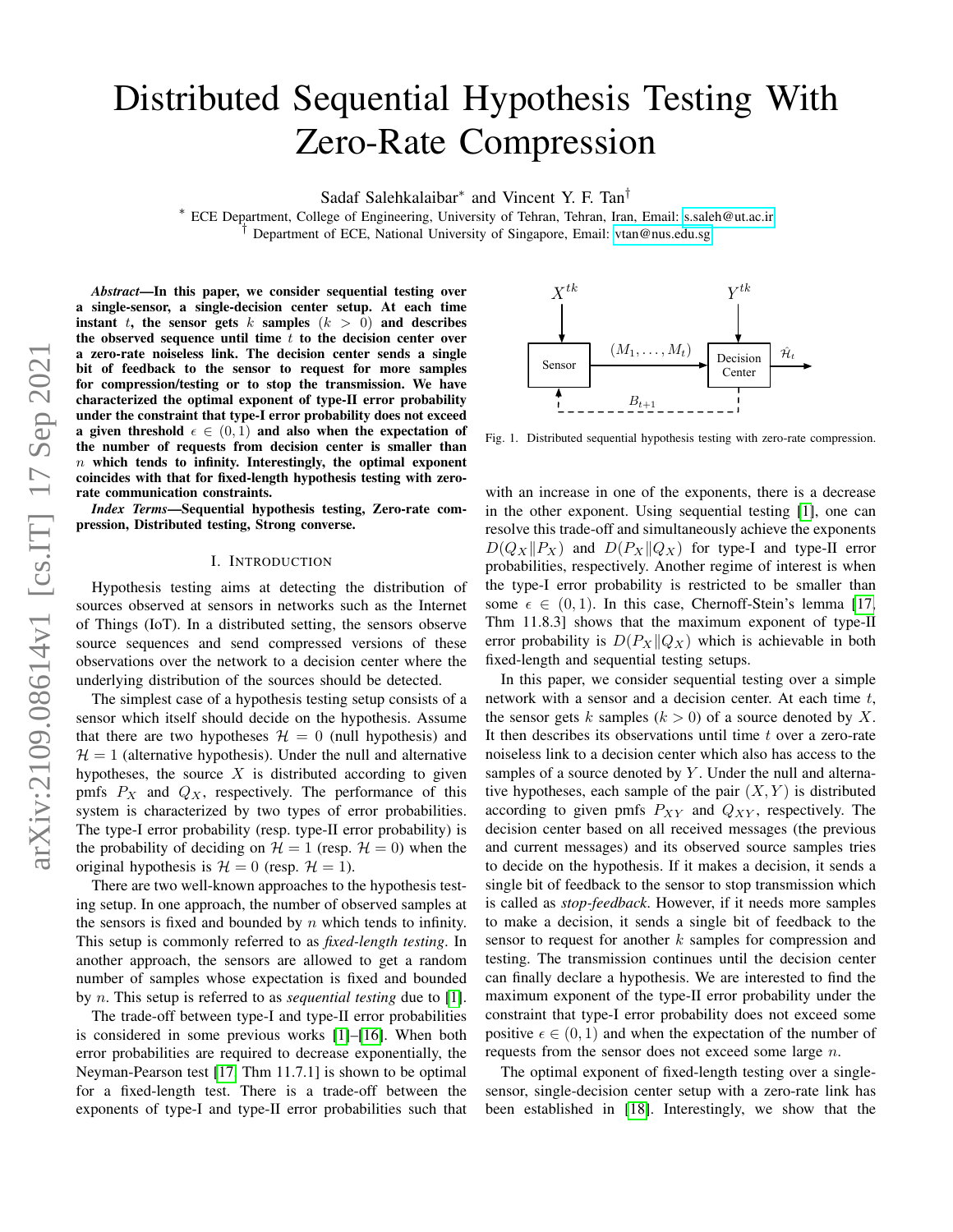optimal exponent of the proposed sequential testing setup coincides with that of [\[18\]](#page-4-3). The proof of achievability is straightforward since the decision center can send its transmission request to the sensor  $n$  times and the compression/testing scheme of [\[18\]](#page-4-3) can be employed. The main technical contribution of this paper is the proof of the strong converse which shows that this scheme is indeed optimal for sequential testing. The proof uses Marton's blowing up lemma [\[19\]](#page-4-4).

# II. SYSTEM MODEL

Let  $X$  and  $Y$  be arbitrary finite alphabets and n and  $k$  be positive integers. Consider the distributed sequential hypothesis testing as in Fig. [1.](#page-0-0) At each time  $t \in \mathbb{Z}^+$ , the sensor gets k samples  $X_{(t-1)k+1}^{tk} \triangleq (X_{(t-1)k+1}, \ldots, X_{tk}) \in \mathcal{X}^k$  and encodes this sequence to a zero-rate message  $M_t \in \mathcal{M}_t^{(k)} \triangleq$  $\{0, 1, \ldots, |\mathcal{M}_t^{(k)}|\}$  using the function  $f_t^{(k)}: \mathcal{X}^{tk} \to \mathcal{M}_t^{(k)}$ such that  $M_t = f_t^{(k)}(X^{tk})$ . The sensor sends the message  $M_t$ over a noiseless zero-rate link to the decision center which also has access to side information  $Y^{tk} \in \mathcal{Y}^{tk}$ . Under the null hypothesis

$$
\mathcal{H} = 0: \quad (X, Y) \sim P_{XY}, \tag{1}
$$

whereas under the alternative hypothesis

$$
\mathcal{H} = 1: \quad (X, Y) \sim Q_{XY}, \tag{2}
$$

for two given pmfs  $P_{XY}$  and  $Q_{XY}$  where we assume the positivity constraint  $Q_{XY} > 0$ .

At each time  $t$ , the decision center uses the messages  $(M_1, \ldots, M_t) \in \mathcal{M}_1^{(k)} \times \ldots \times \mathcal{M}_t^{(k)}$  and the side information  $Y^{tk}$  to produce an estimate of the hypothesis  $\hat{\mathcal{H}}_t \in \{0, 1, \star\}$ using the function

$$
g_t^{(k)}: \mathcal{M}_1^{(k)} \times \ldots \mathcal{M}_t^{(k)} \times \mathcal{Y}^{tk} \to \{0, 1, \star\},\tag{3}
$$

such that  $\mathcal{H}_t = g_t^{(k)}(M_1, \dots, M_t, Y^{tk}).$ 

If  $\hat{\mathcal{H}}_t \in \{0, 1\}$ , it sends a single bit of feedback  $B_{t+1} = 0$ to the sensor to stop transmission. If  $\hat{\mathcal{H}}_t = \star$ , it sends the bit  $B_{t+1} = 1$  to the sensor to request for more samples of the source sequence. Define  $T$  to be the stopping time of the transmission:

$$
T \triangleq \min\{t \colon B_t = 0\}.\tag{4}
$$

Notice that  $B_{t+1}$  is a function of both  $X^{tk}$  and  $Y^{tk}$  in which case  $T$  is stopping time with respect to the filtration  $\{\sigma(X^{tk}, Y^{tk})\}_{t=1}^{\infty}$ . Let  $\mathcal{F}_T$  be the  $\sigma$ -algebra generated by the random variables  $\{(X^{Tk}, Y^{Tk})\}.$ 

The final decision function is  $g_T^{(k)}$  $\mathcal{M}_T^{(k)} \colon \mathcal{M}_1^{(k)} \times \ldots \mathcal{M}_T^{(k)} \times$  $\mathcal{Y}^{Tk} \to \{0, 1\}$ , such that  $\mathcal{H}_T = g_T^{(k)}$  $T^{(k)}(m_1, \ldots, m_T, y^{Tk}).$ 

We define an acceptance region  $A_T \in \mathcal{F}_T$  such that:

$$
\mathcal{A}_T \triangleq \left\{ (x^{Tk}, y^{Tk}) : g_T^{(k)}(f_1^{(k)}(x^k), \dots, f_T^{(k)}(x^{Tk}), y^{Tk}) = 0 \right\}, \quad (5)
$$

and a rejection region  $\mathcal{R}_T \in \mathcal{F}_T$  as the following:

$$
\mathcal{R}_T \triangleq \left\{ (x^{Tk}, y^{Tk}) \right\}
$$

$$
g_T^{(k)}(f_1^{(k)}(x^k),\ldots,f_T^{(k)}(x_{(T-1)k+1}^{Tk}),y^{Tk}) = 1 \Big\}.
$$
 (6)

Notice that  $\mathcal{F}_T = \mathcal{A}_T \cup \mathcal{R}_T$ .

*Definition 1:* For a given  $\epsilon \in (0,1)$ , we say that a type-II exponent  $\theta \in \mathbb{R}_+$  is  $\epsilon$ -achievable if there exists a sequence of encoding and decision functions such that the corresponding sequences of type-I and type-II error probabilities at the decision center are respectively defined as

$$
\alpha_n \triangleq P_{XY}^{Tk}(\mathcal{R}_T) \quad \text{and} \quad \beta_n \triangleq Q_{XY}^{Tk}(\mathcal{A}_T), \tag{7}
$$

and they satisfy

$$
\alpha_n \le \epsilon \quad , \quad \liminf_{k \to \infty} \liminf_{n \to \infty} \frac{1}{nk} \log \frac{1}{\beta_n} \ge \theta, \tag{8}
$$

and the stopping time satisfies:

<span id="page-1-2"></span><span id="page-1-1"></span><span id="page-1-0"></span>
$$
\max\{\mathbb{E}_P[T], \mathbb{E}_Q[T]\} \le n.
$$
\n(9)

We assume zero-rate compression in this paper, which means

$$
\lim_{k \to \infty} \frac{1}{k} \log |\mathcal{M}_t^{(k)}| = 0, \qquad t \in \mathbb{Z}^+. \tag{10}
$$

The *optimal*  $\epsilon$ -exponent  $\theta^*(\epsilon)$  is the supremum of all  $\epsilon$ achievable exponents  $\theta \in \mathbb{R}_+$ .

*Remark 1:* We remark that the order of limits in [\(8\)](#page-1-0) is important. First, we fix the number of samples  $k \in \mathbb{Z}^+$  of the source  $X$  and side information  $Y$ . Then, we consider the sequence of functions (decoders)  $g_t^{(k)}$  under the constraint that the stopping time satisfies [\(9\)](#page-1-1). This corresponds to a sequence of subblocks  $\{(X_{(t-1)k+1}^{tk}\}_{t=1}^{\infty}$  of size k that allow for us to make a decision confidently. Then, we take  $k$  to be large and, in particular, satisfies the zero rate constraint in [\(10\)](#page-1-2). In the traditional setup, the roles of  $n$  and  $k$  are merged. However, here, we separate the size k of the submessages  $M_t$  and the number of such submessages to make a decision.

# <span id="page-1-3"></span>III. MAIN RESULT

The following theorem establishes the optimal exponent of the above setup. Interestingly, this exponent coincides with that of [\[18\]](#page-4-3) for the fixed-length testing. This implies that there is no improvement in the performance of sequential testing comparing to fixed-length setup.

*Theorem 1:* Assuming that  $\min_{x,y} Q_{XY}(x, y) > 0$ , the optimal  $\epsilon$ -exponent of the distributed sequential HT with zerorate compression for all  $0 < \epsilon < 1$  is given by

$$
\theta^*(\epsilon) = \min_{\substack{\tilde{P}_{XY}:\\ \tilde{P}_X = P_X\\ \tilde{P}_Y = P_Y}} D(\tilde{P}_{XY} || Q_{XY}).
$$
\n(11)

*Proof:* The achievability follows from the fixed-length testing scheme of [\[18\]](#page-4-3). Notice the fact that any achievable exponent for fixed-length testing is also achievable for the sequential setup since we can always take a fixed number of samples from source sequences but this may be suboptimal for sequential testing. However, as it is proved in the following Section [III-A,](#page-2-0) this strategy is indeed optimal for the proposed distributed testing setup.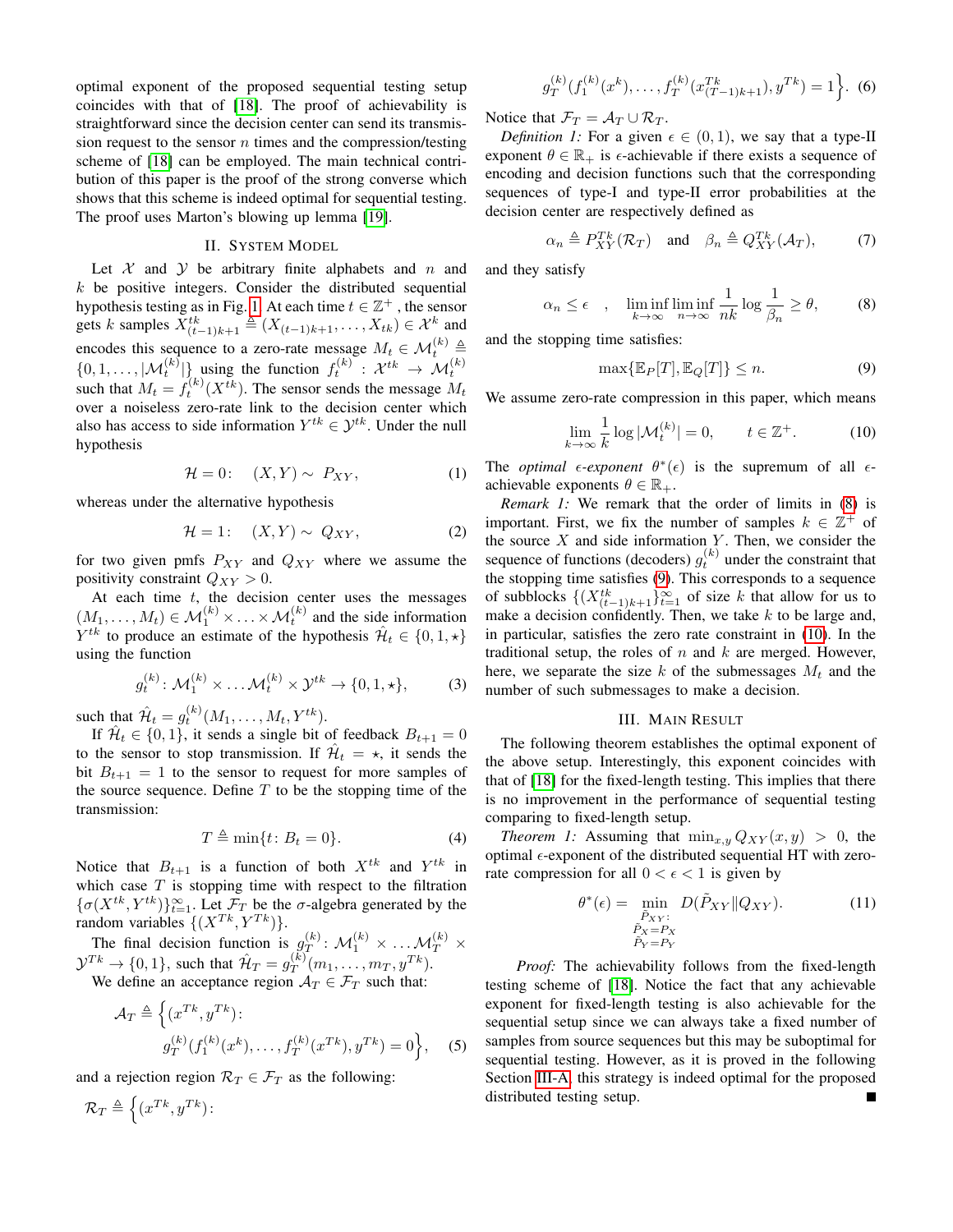### <span id="page-2-0"></span>*A. Proof of Converse for Theorem [1](#page-1-3)*

Before starting the proof, we present a useful lemma which will be used later.

<span id="page-2-9"></span>*Lemma 1:* Let T be a random variable and for each  $T = t$ , let  $P^t$  and  $Q^t$  be arbitrary product distributions over a set  $\mathcal{Z}^t$ where  $Q > 0$  and  $A<sup>t</sup>$  be a subset of  $\mathcal{Z}<sup>t</sup>$ . Then,

$$
-\mathbb{E}\left[P^T(\mathcal{A}^T)\log Q^T(\mathcal{A}^T)\right] \le \mathbb{E}[T]D(P||Q) + 1. \quad (12)
$$

*Proof:* See Section [IV.](#page-3-0)

Now, we state the proof. Fix  $\epsilon \in (0,1)$  and an achievable exponent  $\theta < \theta^*(\epsilon)$ , a sequence of encoding and decision functions, a filtration, stopping time, acceptance and rejection regions  $A_T$ ,  $R_T$  such that [\(8\)](#page-1-0), [\(9\)](#page-1-1) and [\(10\)](#page-1-2) are satisfied. Further fix a large blocklength  $n$ . Let  $d$  be a positive integer such that

$$
d > \frac{\epsilon}{1 - \epsilon},\tag{13}
$$

and define

$$
\tau \triangleq n \cdot (1 + d). \tag{14}
$$

Moreover, we define a new acceptance region  $\mathcal{A}^{\text{new}} \subseteq \mathcal{A}_{\mathcal{T}}$ such that

$$
\mathcal{A}^{\text{new}} \triangleq \{ (x^{Tk}, y^{Tk}) \in \mathcal{X}^{Tk} \times \mathcal{Y}^{Tk} : (x^{Tk}, y^{Tk}) \in \mathcal{A}_T, T \leq \tau \}.
$$
\n(15)

Now, consider the following sets of inequalities:

$$
1 - \epsilon \le P_{XY}^{Tk}(\mathcal{A}_T) \tag{16}
$$

$$
= \Pr[T \leq \tau] \cdot P_{XY}^{Tk}(A_T | T \leq \tau) + \Pr[T > \tau] \cdot P_{XY}^{Tk}(A_T | T > \tau)
$$
(17)

$$
\leq P_{XY}^{Tk}(\mathcal{A}^{\text{new}}) + \frac{\mathbb{E}[T]}{\tau} \tag{18}
$$

$$
\leq P_{XY}^{Tk}(\mathcal{A}^{\text{new}}) + \frac{1}{1+d}.\tag{19}
$$

Define

$$
\phi \triangleq 1 - \epsilon - \frac{1}{1 + d},\tag{20}
$$

and notice that  $0 < \phi < 1$  from [\(13\)](#page-2-1) and by [\(19\)](#page-2-2), we have:

$$
\phi \le P_{XY}^{Tk}(\mathcal{A}^{\text{new}}). \tag{21}
$$

Now, for  $\mathsf{m}^T \triangleq (m_1, \ldots, m_T) \in \mathcal{M}_1^{(k)} \times \ldots \times \mathcal{M}_T^{(k)}$ , we define the following sets

$$
C_{\mathsf{m}^T} \triangleq \{x^{Tk} \in \mathcal{X}^{Tk} \colon (f_1^{(k)}(x^k), \dots, f_T^{(k)}(x^{Tk})) = \mathsf{m}^T\},\tag{22}
$$

$$
F_{\mathbf{m}^T} \triangleq \{ y^{Tk} \in \mathcal{Y}^{Tk} : g_T^{(k)}(\mathbf{m}^T, y^{Tk}) = 0 \}.
$$
 (23)

The sets  $C_{mT}$  (and  $F_{mT}$ ) for different  $m^{T}$  are disjoint. That is, for each two message sequences  $m^T$ ,  $m^{\prime T}$  such that  $m^T \neq$  $m^{\prime T}$ , we have:

$$
C_{\mathbf{m}^T} \cap C_{\mathbf{m}^{\prime T}} = \emptyset, \qquad F_{\mathbf{m}^T} \cap F_{\mathbf{m}^{\prime T}} = \emptyset. \tag{24}
$$

Given the above sets, we can write

<span id="page-2-4"></span>
$$
\mathcal{A}^{\text{new}} = \bigcup_{\mathbf{m}^T} C_{\mathbf{m}^T} \times F_{\mathbf{m}^T}, \qquad T \le \tau. \tag{25}
$$

Considering  $(21)$  and  $(25)$ , there exists a message m<sup>\*</sup> such that

<span id="page-2-7"></span>
$$
P_{XY}^{Tk}(C_{\mathsf{m}^*} \times F_{\mathsf{m}^*}) \ge \frac{\phi}{\prod_{t=1}^T |\mathcal{M}_t^{(k)}|}.
$$
 (26)

Let  $C \triangleq C_{m^*}$ ,  $F \triangleq F_{m^*}$  and

$$
\delta_{k,\tau} \triangleq -\frac{1}{\tau k} \log \phi + \frac{1}{\tau k} \sum_{t=1}^{T} \log |\mathcal{M}_t^{(k)}|, \tag{27}
$$

where  $\delta_{k,\tau} \rightarrow 0$  as  $k,\tau \rightarrow \infty$  by [\(10\)](#page-1-2), [\(14\)](#page-2-5), [\(20\)](#page-2-6) and considering the fact that  $T \leq \tau$ .

<span id="page-2-1"></span>Thus, we can re-write [\(26\)](#page-2-7) as follows:

$$
P_{XY}^{Tk}(C \times F) \ge 2^{-\tau k \delta_{k,\tau}}.
$$
 (28)

<span id="page-2-5"></span>We define  $A \triangleq C \times F$  and the above inequality can be equivalently written as

$$
P_{XY}^{Tk}(\mathcal{A}) \ge 2^{-\tau k \delta_{k,\tau}}.
$$
 (29)

We then expand the region A to a subset of  $\mathcal{X}^{\tau k} \times \mathcal{Y}^{\tau k}$  so that all sequences to be of the same length  $\tau$ :

$$
\mathcal{A}^{\text{exp}} \triangleq \{ (x^{\tau k}, y^{\tau k}) : \n\exists (\tilde{x}^{Tk}, \tilde{y}^{Tk}) \in \mathcal{A} \text{ and } (\bar{x}^{(\tau - T)k}, \bar{y}^{(\tau - T)k}) : \n(x^{\tau k}, y^{\tau k}) = (\tilde{x}^{Tk}, \bar{x}^{(\tau - T)k}, \tilde{y}^{Tk}, \bar{y}^{(\tau - T)k}) \}.
$$
\n(30)

Notice that

$$
P_{XY}^{\tau k}(\mathcal{A}^{\exp}) = P_{XY}^{Tk}(\mathcal{A}) \ge 2^{-\tau k \delta_{k,\tau}}.
$$
 (31)

<span id="page-2-2"></span>We decompose the set  $\mathcal{A}^{\text{exp}}$  into two sets  $C^{\text{exp}} \subseteq \mathcal{X}^{\tau k}$  and  $F^{\text{exp}} \subseteq \mathcal{Y}^{\tau k}$  such that  $\mathcal{A}^{\text{exp}} = C^{\text{exp}} \times F^{\text{exp}}$ . The above inequality implies that

$$
P_X^{\tau k}(C^{\exp}) \ge 2^{-\tau k \delta_{k,\tau}}, \qquad P_Y^{\tau k}(F^{\exp}) \ge 2^{-\tau k \delta_{k,\tau}}.
$$
 (32)

<span id="page-2-6"></span>Now, define

$$
\nu \triangleq \tau k,\tag{33}
$$

<span id="page-2-3"></span>and let  $\{\ell_{\nu}\}\$ be any sequence that satisfies

$$
\lim_{\nu \to \infty} \frac{\ell_{\nu}}{\sqrt{\nu \log \nu}} = \infty, \tag{34}
$$

<span id="page-2-8"></span>
$$
\lim_{\nu \to \infty} \frac{\ell_{\nu}}{\nu} = 0 \tag{35}
$$

Using the blowing-up lemma [\[19,](#page-4-4) Remark on p. 446], we get:

$$
P_X^{\nu}(C^{\exp\text{-}bl,\ell_{\nu}}) \ge 1 - \xi_{\nu}, \quad P_Y^{\nu}(F^{\exp\text{-}bl,\ell_{\nu}}) \ge 1 - \xi_{\nu}, \tag{36}
$$

where we define  $\ell_{\nu}$ -blown up sets of  $C^{\text{exp}}$  and  $F^{\text{exp}}$  as follows:

$$
C^{\exp\text{-bl},\ell_{\nu}} \triangleq \{ \tilde{x}^{\nu} \colon \exists x^{\nu} \in C^{\exp} \text{ s.t. } d_{\mathcal{H}}(\tilde{x}^{\nu}, x^{\nu}) \leq \ell_{\nu} \},\ (37)
$$

$$
F^{\exp\text{-bl},\ell_{\nu}} \triangleq \{ \tilde{y}^{\nu} \colon \exists y^{\nu} \in F^{\exp} \text{ s.t. } d_{\mathcal{H}}(\tilde{y}^{\nu}, y^{\nu}) \leq \ell_{\nu} \},\ (38)
$$

and  $\xi_{\nu} \triangleq \frac{\sqrt{\nu \log \nu}}{\ell_{\nu}}$ .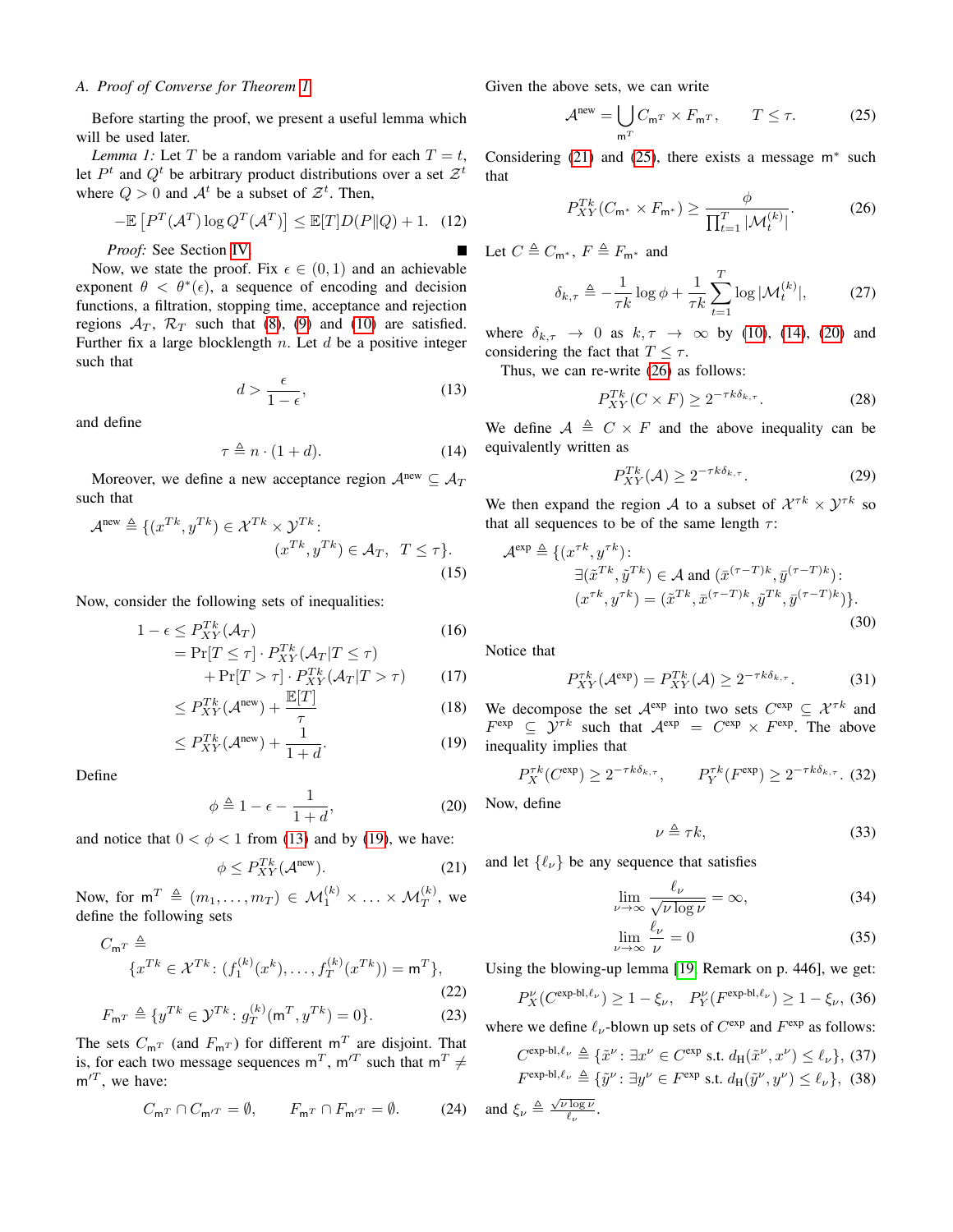Next, we introduce a distribution  $\tilde{P}_{XY}$  that satisifes the marginal constraints

$$
\tilde{P}_X = P_X, \qquad \tilde{P}_Y = P_Y. \tag{39}
$$

For this distribution, we have:

$$
\tilde{P}_{XY}^{\nu}(C^{\exp\text{-}bl,\ell_{\nu}} \times F^{\exp\text{-}bl,\ell_{\nu}}) \ge \tilde{P}_X^{\nu}(C^{\exp\text{-}bl,\ell_{\nu}}) + \tilde{P}_Y^{\nu}(F^{\exp\text{-}bl,\ell_{\nu}})
$$

$$
-1
$$
\n
$$
\geq 1 - 2\xi_{\nu},
$$
\n(40)\n(41)

where the first inequality follows from the property  $Pr(A \cap$  $B$ )  $\geq$  Pr(A) + Pr(B) – 1 and the second inequality follows from [\(36\)](#page-2-8).

We define  $\mathcal{A}^{\text{exp-bl},2\ell_{\nu}} \triangleq C^{\text{exp-bl},\ell_{\nu}} \times F^{\text{exp-bl},\ell_{\nu}}$  and observe that it is the  $2\ell_{\nu}$ -blown-up of the set  $\mathcal{A}^{\text{exp}}$ . It is also the expanded region of the  $2\ell_{\nu}$ -blown up of the set A which we denote by  $\mathcal{A}^{bl,2\ell_{\nu}}$ . Thus we have:

$$
\tilde{P}_{XY}^{Tk}(\mathcal{A}^{\text{bl},2\ell_{\nu}}) = \tilde{P}_{XY}^{\nu}(\mathcal{A}^{\text{exp-bl},2\ell_{\nu}})
$$
\n(42)

$$
= \tilde{P}_{XY}^{\nu} (C^{\exp\text{-}bl,\ell_{\nu}} \times F^{\exp\text{-}bl,\ell_{\nu}}) \tag{43}
$$

$$
\geq 1 - 2\xi_{\nu},\tag{44}
$$

where the last inequality follows from [\(41\)](#page-3-1). Now, we consider the following sets of inequalities:

$$
Q_{XY}^{Tk}(\mathcal{A}^{\mathsf{bl},2\ell_{\nu}}) \le Q_{XY}^{Tk}(\mathcal{A}) \cdot K_{\nu}^{\ell_{\nu}}
$$
(45)

$$
\leq \beta_n \cdot K_{\nu}^{\ell_{\nu}},\tag{46}
$$

where

$$
K_{\nu} \triangleq \frac{\nu}{q^2 \ell_{\nu}} |\mathcal{X}| |\mathcal{Y}|,\tag{47}
$$

and

$$
q \triangleq \min_{x \in \mathcal{X}, y \in \mathcal{Y}} Q_{XY}(x, y). \tag{48}
$$

Here, [\(45\)](#page-3-2) follows from [\[20,](#page-4-5) proof of Lemma 5.1], and [\(46\)](#page-3-3) follows because  $A \subseteq A_T$ . Here is where we use the fact that  $q > 0$  so  $K_{\nu}$  is finite.

Now, notice that the second inequality of [\(8\)](#page-1-0) together with [\(46\)](#page-3-3) yields the following:

$$
\theta \le -\frac{1}{nk} \log \beta_n + \psi_{n,k}
$$
  
\n
$$
\le -\frac{1}{nk} \log Q_{XY}^{Tk}(\mathcal{A}^{\text{bl},2\ell_{\nu}}) + \frac{\ell_{\nu}}{kn} \log K_{\nu} + \psi_{n,k}, \quad (49)
$$

where  $\psi_{n,k} \to 0$  as n and k tend to infinity. The above inequality holds for any realization of  $T$  so it is also satisfied when averaged over  $T$ . Thus, we get the following:

$$
\theta \le -\frac{1}{nk} \mathbb{E} \left[ \log Q_{XY}^{Tk}(\mathcal{A}^{\text{bl},2\ell_{\nu}}) \right] + \frac{\ell_{\nu}}{kn} \log K_{\nu} + \psi_{n,k}.
$$
 (50)

Thus, the constraint is also satisfied when averaged over T. We continue with the following set of inequalities:

$$
-\frac{1}{nk} \mathbb{E} \left[ \log Q_{XY}^{Tk}(\mathcal{A}^{\mathsf{bl},2\ell_{\nu}}) \right]
$$
\n
$$
\leq -\frac{1}{nk(1-2\xi_{\nu})} \mathbb{E} \left[ \tilde{P}_{XY}^{Tk}(\mathcal{A}^{\mathsf{bl},2\ell_{\nu}}) \log Q_{XY}^{Tk}(\mathcal{A}^{\mathsf{bl},2\ell_{\nu}}) \right] (52)
$$

<span id="page-3-6"></span>
$$
= \frac{1}{nk(1 - 2\xi_{\nu})} (\mathbb{E}[T]D(\tilde{P}_{XY}||Q_{XY}) + 1)
$$
\n(53)

<span id="page-3-7"></span>
$$
\leq \frac{1}{nk(1 - 2\xi_{\nu})} (nD(\tilde{P}_{XY} \| Q_{XY}) + 1), \tag{54}
$$

<span id="page-3-8"></span>where [\(52\)](#page-3-4) follows from inequality [\(44\)](#page-3-5), [\(53\)](#page-3-6) follows from Lemma [1](#page-2-9) and [\(54\)](#page-3-7) follows from [\(9\)](#page-1-1).

<span id="page-3-1"></span>Finally, letting  $n, k \to \infty$ , we have  $\psi_{n,k} \to 0, \xi_{\nu} \to 0$  and  $\frac{\ell_{\nu}}{kn}$  log  $K_{\nu} \to 0$ . Also, recall that distribution  $\tilde{P}_{XY}$  satisfies the marginal constraints in [\(39\)](#page-3-8). Thus, we get:

$$
\lim_{k \to \infty} \liminf_{n \to \infty} -\frac{1}{nk} \log \beta_n \le \min_{\substack{\tilde{P}_{XY}: \\ \tilde{P}_Y = P_X \\ \tilde{P}_Y = P_Y}} D(\tilde{P}_{XY} || Q_{XY}).
$$
\n(55)

<span id="page-3-0"></span>This completes the proof.

# <span id="page-3-9"></span>IV. PROOF OF LEMMA [1](#page-2-9)

First, we show that

$$
\mathbb{E}\left[D(P^T \| Q^T)\right] = \mathbb{E}[T]D(P \| Q). \tag{56}
$$

<span id="page-3-5"></span><span id="page-3-2"></span>We follow similar steps to [\[21,](#page-4-6) Proof on pp. 171] where we introduce the following random variable:

$$
S_t \triangleq \sum_{i=1}^{t} D(P_i \| Q_i) - t D(P \| Q), \tag{57}
$$

<span id="page-3-3"></span>for  $t \ge 1$  and  $S_0 = 0$ . Clearly,  $S_t$  is a martingale w.r.t.  $\mathcal{F}_t$ . Thus,  $\tilde{S}_t \triangleq S_{\min(T,t)}$  is also a martingale. Therefore, we have:

$$
\mathbb{E}[\tilde{S}_t] = \mathbb{E}[\tilde{S}_0] = 0. \tag{58}
$$

This yields:

$$
\mathbb{E}\left[\sum_{i=1}^{\min(T,t)} D(P_i||Q_i)\right] = \mathbb{E}[\min(T,t)]D(P||Q). \quad (59)
$$

Since we have assumed that  $Q > 0$ , then  $\sum_{i=1}^{t} D(P_i || Q_i) \leq$ tc for some positive c. Thus,  $\sum_{i=1}^{\min(T,t)} D(P_i||Q_i) \leq tc$  which implies that the following collection

$$
\left\{\sum_{i=1}^{\min(T,t)} D(P_i||Q_i), \ t \ge 0\right\} \tag{60}
$$

is uniformly integrable. Therefore, we can take  $t \to \infty$  and interchange the limit and expectation to get to [\(56\)](#page-3-9).

Next, consider the following set of inequalities:

<span id="page-3-10"></span><span id="page-3-4"></span>
$$
\mathbb{E}[T]D(P||Q)
$$
\n
$$
= \mathbb{E}\left[D(P^T||Q^T)\right]
$$
\n
$$
\geq \sum_t P_T(t) \left[P^t(\mathcal{A}^t) \log \frac{P^t(\mathcal{A}^t)}{Q^t(\mathcal{A}^t)} + (1 - P^t(\mathcal{A}^t)) \log \frac{(1 - P^t(\mathcal{A}^t))}{(1 - Q^t(\mathcal{A}^t))}\right]
$$
\n(62)